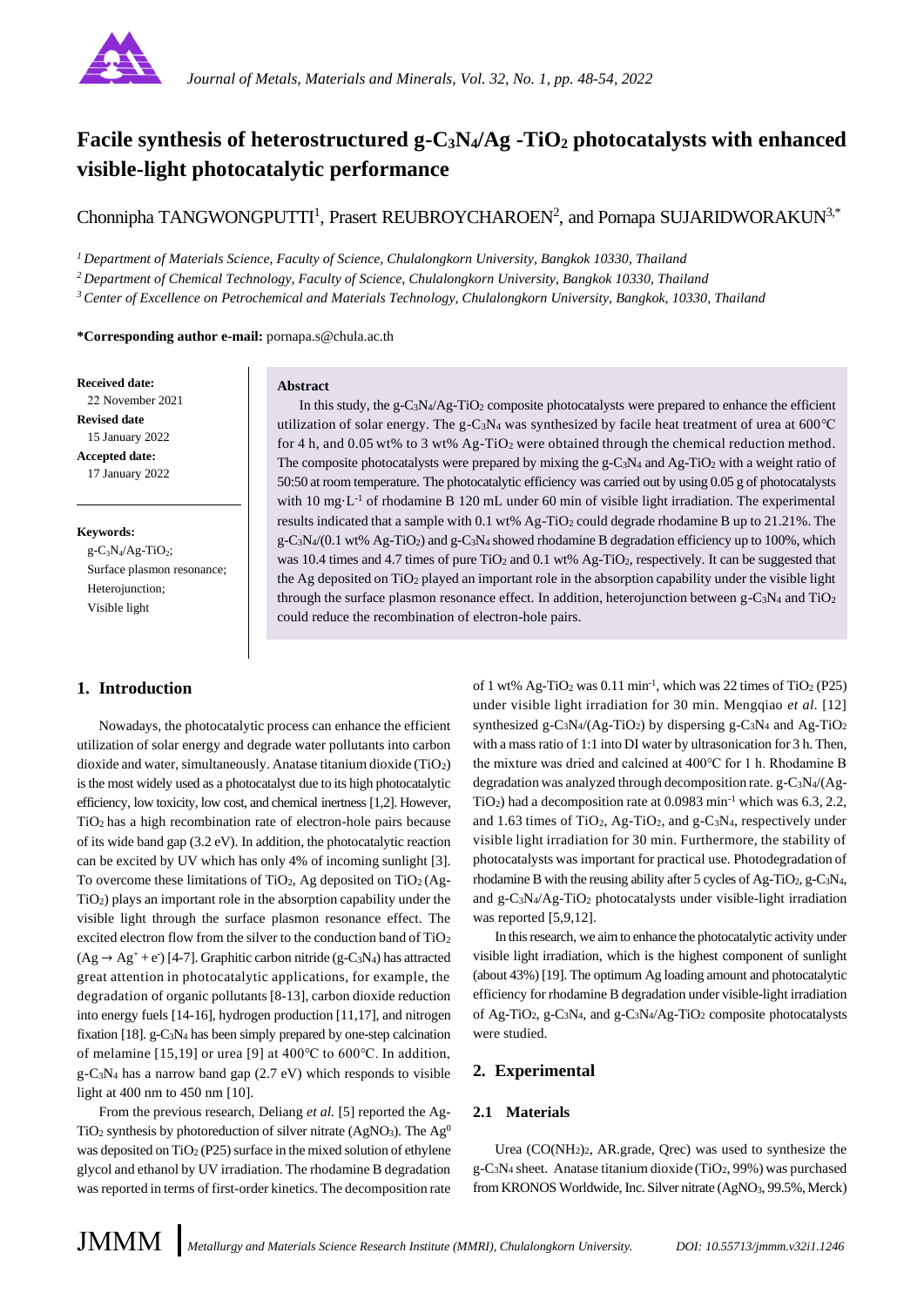was used as an Ag precursor. Polyvinylpyrrolidone (PVP, 99%, Sigma-Aldrich) and sodium borohydride (NaBH4, 98.5%, Chem-Supply) were used as a stabilizer and reducing agent, respectively. Rhodamine B (RhB, Loba Chemie) was used as the target pollutant.

## **2.2 Preparation of photocatalysts**

g-C3N<sup>4</sup> was prepared by calcination of 10 g urea at 600℃, 4 h with a heating rate of 5°C·min<sup>-1</sup> in a muffle furnace [9]. To synthesize  $Ag-TiO<sub>2</sub>$  starting by dissolving  $AgNO<sub>3</sub>$  which was used as Ag precursor at 0.05 wt% to 3 wt% in DI water. Next, PVP solution which acted as the dispersant was added to the Ag solution. Then, the Ag-PVP solution was slowly added to the suspension of TiO2. After that, NaBH<sub>4</sub> was slightly added into the Ag-PVP-TiO<sub>2</sub> suspension to reduce Ag ions through the chemical reduction method from Equation (1) [7]:

$$
AgNO_3 + NaBH_4 + 3H_2O \to Ag + H_3BO_3 + NaNO_3 + \frac{7}{2}H_2
$$
 (1)

Finally, the suspension was stirred for 1 h and dried at 110℃, respectively [20]. g-C3N4/(Ag-TiO2) composite photocatalysts were obtained by mixing g-C3N<sup>4</sup> and 0.1 wt% Ag-TiO<sup>2</sup> with a weight ratio of 50:50 in DI water. To completely disperse, the suspension was stirred for 15 min and sonicated for 15 min, respectively [21]. Finally, the suspension was centrifuged and dried at 60℃ to remove the remaining water [12].

#### **2.3 Characterizations**

X-ray diffraction (XRD; Bruker, D8 Advance, Germany) with Cu Kα radiation ( $\lambda = 1.5406$  Å) was used to determine the crystalline phase of the prepared photocatalysts. The crystallite size was calculated using the Scherrer equation by Equation (2) [8].

$$
D = \frac{k\lambda}{\beta cos \theta} \tag{2}
$$

Where D was the average crystallite size (nm), k was the dimensionless shape factor = 0.9,  $\lambda$  was the X-ray wavelength = 0.15406 (nm), β was the full width at half maximum (radians),  $θ$ was Bragg-diffraction angle (radians).

Photoluminescence (PL) spectra were studied at room temperature on a fluorescence spectrometer (PerkinElmer LS 55) with an excitation wavelength of 325 nm.

The specific surface area, pore size, and pore volume of samples were analyzed using a surface area and porosimetry analyzer (Micromeritics, 3Flex 3500) at 77 K. Before analyzing, the samples were degassed at 300℃ for 12 h under vacuum. The specific surface area was determined by Brunauer-Emmett-Teller (BET). Pore size and pore volume were calculated by Barrett-Joyner-Halenda (BJH) which appropriated with mesopore range.

Morphology and structure were obtained using a transmission electron microscope (TEM, JEOL JEM-1400) at 120 kV.

#### **2.4 Photocatalytic efficiency evaluation**

Photocatalytic efficiency was examined by rhodamine B degradation under a visible light source (120 mW·cm<sup>-2</sup>, 300 W Xe lamp with UV

cutoff filter). The distance between the sample and the light source was equal to 20 cm. 0.05 g photocatalyst was dispersed into 10 ppm rhodamine B 120 mL by ultrasonic wave for 5 min. Before the light irradiation, the suspension was stirred in dark for 30 min to reach the adsorption-desorption equilibrium. The solution was collected 5 mL every 10 min from both under dark and light irradiation. Then, the solution was centrifuged to remove catalyst and analyzed concentration by UV–Vis spectrophotometer (Perkin Elmer Lambda 35) at the maximum absorbance wavelength 554 nm. The dye degradation efficiency of all samples was compared in terms of  $C/C<sub>0</sub>$  (mg·L<sup>-1</sup>) and time (min) and calculated in terms of efficiency (%) by Equation (3-4):

$$
Dye adsorption efficiency (%) = \frac{C_0 - C_D}{C_0} \times 100
$$
 (3)

$$
Dye \, degradation \, efficiency \, (%) = \frac{C_D-C}{C_D} \times 100 \tag{4}
$$

Where  $C_0$  was the initial concentration (mg·L<sup>-1</sup>),  $C_D$  was the dye concentration after keeping in dark (mg·L-1 ), C was the dye concentration at each irradiated time  $(mg \cdot L^{-1})$ .

#### **3. Results and discussion**

## **3.1 Crystallographic Information**

XRD patterns of pristine TiO<sub>2</sub>, 0.1 wt% Ag-TiO<sub>2</sub>, g-C<sub>3</sub>N<sub>4</sub>, and g-C3N4/(0.1 wt% Ag-TiO2) composite photocatalysts were shown in Figure 1. The diffraction peaks at around 25.3° (101), 37.8° (004), 48.2° (200), 54.0° (105), 55.2° (211), 62.7° (204), 68.9° (116), 70.3° (220), 75.1° (215) observed in TiO<sub>2</sub>, 0.1 wt% Ag-TiO<sub>2</sub> and g-C<sub>3</sub>N<sub>4</sub>/  $(0.1 \text{ wt\% Ag-TiO}_2)$  were lattice planes of anatase TiO<sub>2</sub> (JCPDS card no. 21-1272) [22]. Due to the ionic radius of Ag<sup>+</sup> ion being larger than that of  $Ti^{4+}$  ion, thus  $Ag^+$  tended to be observed on  $TiO_2$  surface instead of being incorporated into  $TiO<sub>2</sub>$  lattice sites [23,24]. The characteristic peaks of Ag were not appeared for 0.1 wt% Ag-TiO<sup>2</sup> sample due to its low contents or high dispersity [12,20]. For g-C3N4, the diffraction peaks at 13.1° (100) and 27.4° (002) could be attributed to in-plane structural packing of tri-s-triazine repeating units and graphite-like



**Figure 1.** XRD patterns of TiO<sub>2</sub>, 0.1 wt% Ag-TiO<sub>2</sub>, g-C<sub>3</sub>N<sub>4</sub>, and g-C<sub>3</sub>N<sub>4</sub>/(0.1 wt%)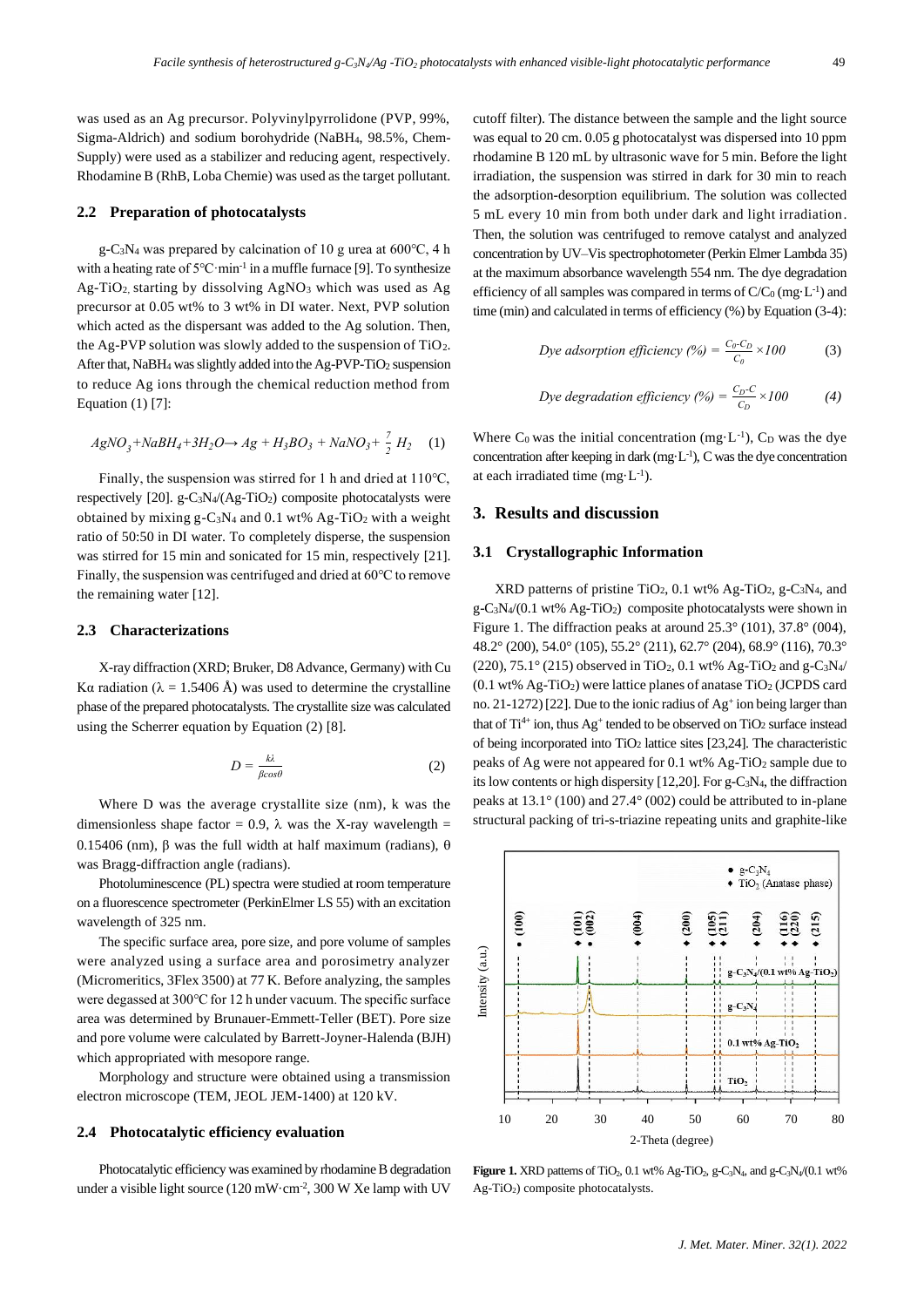stacking, respectively (JCPDS Card No. 87-1526) [9,12,22]. which would enhance the rate of electron transfer on the surface of the catalyst [10]. It was shown that the g-C<sub>3</sub>N<sub>4</sub>/(0.1 wt% Ag-T<sub>i</sub>O<sub>2</sub>) composite photocatalysts consisted of the characteristic peak of both g-C3N<sup>4</sup> and Ag-TiO2. In addition, the phase structures and peak position of the  $TiO<sub>2</sub>$  and g-C<sub>3</sub>N<sub>4</sub> were not changed after composite preparation. The crystallite size of pristine TiO<sub>2</sub>, TiO<sub>2</sub> in the Ag-TiO<sub>2</sub> and g-C<sub>3</sub>N<sub>4</sub>/  $(0.1 \text{ wt\% Ag-TiO}_2)$  calculated by the Scherrer equation (Equation (2)), were about 42.4, 41.7, and 41.4, respectively. It was demonstrated that the crystallite size of TiO<sup>2</sup> had almost not changed.

# **3.2 Photoluminescence emission**

The recombination of electron-hole pairs which is considered to be the major factor that affects photocatalytic performance was investigated by the photoluminescence (PL) emission. Low PL intensity indicates the low recombination of electron-hole pairs and high photocatalytic efficiency, respectively. Figure 2 showed that the g-C3N4 had strong PL intensity at 455 nm as a result of the transition of lone pair electron to the  $\pi^*$  conduction band [25]. While the composite with a weight ratio of  $g - C_3N_4$ :0.1 wt% Ag-TiO<sub>2</sub> at 50:50 had lower PL intensity compared with pure g-C3N4 at 455 nm because of electron transfer from electron conduction bridge of Ag and heterojunction between g-C<sub>3</sub>N<sub>4</sub> and TiO<sub>2</sub> [22]. The maximum wavelength of about 390 nm, Ag-TiO<sub>2</sub>, and g-C<sub>3</sub>N<sub>4</sub>/(Ag-TiO<sub>2</sub>) had lower intensity than pure TiO2. It indicated that a heterostructured composite could reduce electron-hole recombination and enhance the efficiency of TiO<sub>2</sub>. nicensity innicentes the bow recontrinuitor of electron-biole particles with the g-CN4 intensity at 45.95 mm as a result of the specific system and helian terms (a.u.) and the g-CN4 internal terms and the g-CN4 internal t

#### **3.3 Nitrogen adsorption-desorption**

The specific surface area, pore size, and pore volume of samples were analyzed by nitrogen adsorption-desorption isotherm as shown in Figure 3. Mesopores in the samples were verified by hysteresis loop type IV and BJH calculation [10]. From Table 1, BET specific surface area of TiO<sub>2</sub>, 0.1 wt% Ag-TiO<sub>2</sub>, g-C<sub>3</sub>N<sub>4</sub>, g-C<sub>3</sub>N<sub>4</sub>/(0.1 wt%) Ag-TiO<sub>2</sub>) were 7.84, 8.31, 94.39, 42.91 m<sup>2</sup> g<sup>-1</sup>, respectively. g-C<sub>3</sub>N<sub>4</sub> had the highest specific surface area which corresponded to the highest dye adsorption efficiency in the dark as shown in Figure 7.

## **3.4 Morphology and structure**

TEM images of TiO<sub>2</sub>, g-C<sub>3</sub>N<sub>4</sub>, and g-C<sub>3</sub>N<sub>4</sub>/(0.1 wt% Ag-TiO<sub>2</sub>) were shown in Figure 4. Figure 4(a) displayed the agglomeration of  $TiO<sub>2</sub>$ particles with spherical-like morphology. For g-C3N4, it had the thin layer and lamellar structure as shown in Figure 4(b). The g-C3N4/ (0.1 wt% Ag-TiO2) composite was illustrated in Figure 4(c) composed of the spherical-like particle of  $TiO<sub>2</sub>$  dispersed on the g-C<sub>3</sub>N<sub>4</sub> sheet.

#### **3.5 Band potential determination**

The band potentials of photocatalyst were used to describe the photocatalytic mechanism. Which calculated using the following equations [13,26]:

$$
E_{VB} = \chi + 0.5E_g - E^e \tag{5}
$$

$$
E_{CB} = E_{VB} - E_g \tag{6}
$$

Where E<sub>VB</sub> and E<sub>CB</sub> were the valence band and conduction band potential, respectively  $\chi$  was the absolute electronegativity of



**Figure 2.** PL spectra of g-C<sub>3</sub>N<sub>4</sub>, g-C<sub>3</sub>N<sub>4</sub>/(0.1 wt% Ag-TiO<sub>2</sub>), TiO<sub>2</sub>, and 0.1 wt% Ag-TiO<sub>2</sub> composite photocatalysts.



**Figure 3.** Nitrogen adsorption-desorption isotherm of  $TiO<sub>2</sub>$ , 0.1 wt% Ag-TiO<sub>2</sub>, g-C<sub>3</sub>N<sub>4</sub>, and g-C<sub>3</sub>N<sub>4</sub>/(0.1 wt% Ag-TiO<sub>2</sub>) with a weight ratio of 50:50.

**Table 1.** The specific surface area, pore size, and pore volume of TiO<sub>2</sub> and prepared photocatalysts.

| <b>Type of photocatalysts</b>               | $\mathbf{S}_{\text{BET}}$ | <b>BJH</b> Pore size | <b>BJH</b> Pore volume                  |  |
|---------------------------------------------|---------------------------|----------------------|-----------------------------------------|--|
|                                             | $(m^2 \cdot g^{-1})$      | (nm)                 | $(\mathbf{cm}^3 \cdot \mathbf{g}^{-1})$ |  |
| TiO <sub>2</sub>                            | 7.84                      | 20.29                | 0.0318                                  |  |
| $0.1$ wt% Ag-TiO <sub>2</sub>               | 8.31                      | 16.60                | 0.0330                                  |  |
| $g - C_3 N_4$                               | 94.39                     | 19.63                | 0.4426                                  |  |
| $g - C_3 N_4 / (0.1 \text{ wt\% Ag-TiO}_2)$ | 42.91                     | 19.98                | 0.2251                                  |  |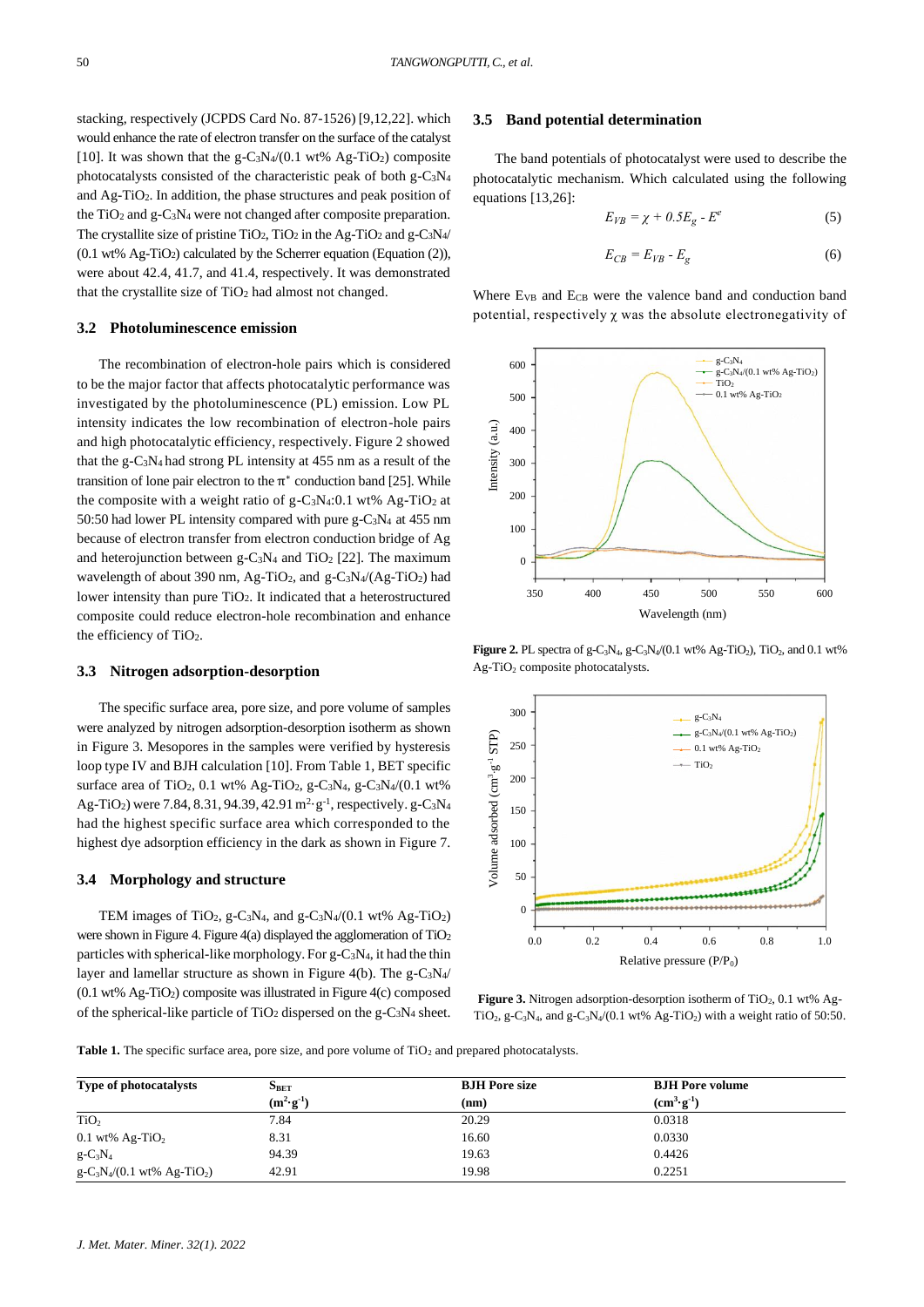

**Figure 4.** TEM images of (a) TiO<sub>2</sub> (50,000x), (b) g-C<sub>3</sub>N<sub>4</sub> (300,000x), and (c) g-C<sub>3</sub>N<sub>4</sub>/(0.1 wt% Ag-TiO<sub>2</sub>) with a weight ratio of 50:50 (150,000x).

constituent atoms of semiconductor (TiO<sub>2</sub> = 5.81 eV [27], g-C<sub>3</sub>N<sub>4</sub>  $= 4.73$  eV [28]). E<sub>g</sub> was the band gap energy of semiconductor (Anatase TiO<sub>2</sub> = 3.28 eV [29], g-C<sub>3</sub>N<sub>4</sub> = 2.82 eV [9]). E<sup>e</sup> was the energy of free electron on hydrogen scale (4.5 eV). The values of Ev<sub>B</sub> and E<sub>CB</sub> of TiO<sub>2</sub> and g-C<sub>3</sub>N<sub>4</sub> was shown in Table 2.

#### **3.6 Photocatalytic efficiency**

The photocatalytic efficiency of  $TiO<sub>2</sub>$  and Ag-TiO<sub>2</sub> with various Ag loading contents (0.05 wt% to 3 wt%) were tested under the simulated visible light irradiation for 60 min as shown in Figure 5. The result shows that, the 0.1 wt% Ag-TiO<sub>2</sub> sample showed the highest RhB dye degradation efficiency at 21.21%, which is 2.2 times higher than that of pure TiO<sub>2</sub> under the same condition. The deposition of Ag on the  $TiO<sub>2</sub>$  surface with the optimum condition could enhance the dye degradation efficiency due to the surface plasmon resonance effect [5,6]. When the surface plasmon band of Ag absorbed the visible light, the excited electron would transfer to the conduction band of TiO<sub>2</sub> (Ag  $\rightarrow$  Ag<sup>+</sup> + e<sup>-</sup>) [4] and increase the oxidation molecules to degrade the organic dye, respectively [30]. On the other hand, at higher silver content (0.2 wt% to 3 wt%), the photocatalytic efficiency trended to decrease because of the agglomeration of Ag particles which would block the reaction site at the  $TiO<sub>2</sub>$  surface [31] and act as a recombination center, resulting in reduced photoactivity [32].

The correlation between  $C/C_0$  and time of TiO<sub>2</sub>, Ag-TiO<sub>2</sub>, g-C<sub>3</sub>N<sub>4</sub>, and composite photocatalyst was shown in Figure 6. The results indicated that the rhodamine B dye was stable under visible irradiation while it was degraded in the presence of photocatalyst samples. The Ag-TiO<sub>2</sub> exhibited higher performance than pure TiO<sub>2</sub>, in that both of  $TiO<sub>2</sub>$  and 0.1 wt% Ag-TiO<sub>2</sub> could not completely degrade RhB dye within the range of studied time (60 min). While  $g - C_3N_4/(0.1 \text{ wt\%} \text{ Ag-TiO}_2)$  composite and  $g - C_3N_4$  completely degraded RhB dye within 30 min and 20 min, respectively. It was

shown that the photocatalytic efficiency obtained from this work was higher than that of previous reports [10,12,33]. As demonstrated in Figure 6 and Figure 7, g-C<sub>3</sub>N<sub>4</sub> and g-C<sub>3</sub>N<sub>4</sub>/(0.1 wt% Ag-TiO<sub>2</sub>) composite performed high degradation efficiency due to the effect of the high dye adsorption ability and suitable band gap energy for visible-light absorption of g-C3N4. As the results, the dye degradation efficiency of 0.1 wt% Ag-TiO<sub>2</sub> was 21.21% which was 2.2 times higher than pure  $TiO<sub>2</sub>$  (9.62%). The g-C<sub>3</sub>N<sub>4</sub>/(0.1 wt% Ag-TiO<sub>2</sub>) and g-C3N<sup>4</sup> had dye degradation efficiency at 100% which was 10.4 times and 4.7 times of  $TiO<sub>2</sub>$  and Ag-TiO<sub>2</sub>, respectively under visible light irradiation for 60 min. It was suggested that the improved photocatalytic activity of the composite would be further studied by varying and finding the optimum ratio between  $g - C_3N_4$  and Ag-TiO<sub>2</sub>.



**Figure 5.** The correlation between  $C/C_0$  and time of TiO<sub>2</sub> and 0.05 wt% to 3 wt% Ag-TiO<sup>2</sup> composite photocatalysts under visible light irradiation for 60 min.

**Table 2.** Absolute electronegativity ( $\chi$ ), band gap energy (E<sub>g</sub>), valence band potential (E<sub>VB</sub>), and conduction band potential (E<sub>CB</sub>) of TiO<sub>2</sub> and g-C<sub>3</sub>N<sub>4</sub> photocatalysts.

| <b>Photocatalysts</b> | $\gamma$ (eV)         | $E_{\alpha}$ (eV) | $E_{VB}$ (eV) | $E_{CB}$ (eV)  |
|-----------------------|-----------------------|-------------------|---------------|----------------|
| TiO <sub>2</sub>      | <b>ະ</b> ດ 1<br>J.O.I | 2.20<br>3.20      | ን 05<br>2.7J  | 0.22<br>$-U.5$ |
| $g-C_3N_4$            | $\sim$<br>4.79        | റ റെ<br>2.02      | 1.64          | 1.10<br>- 1    |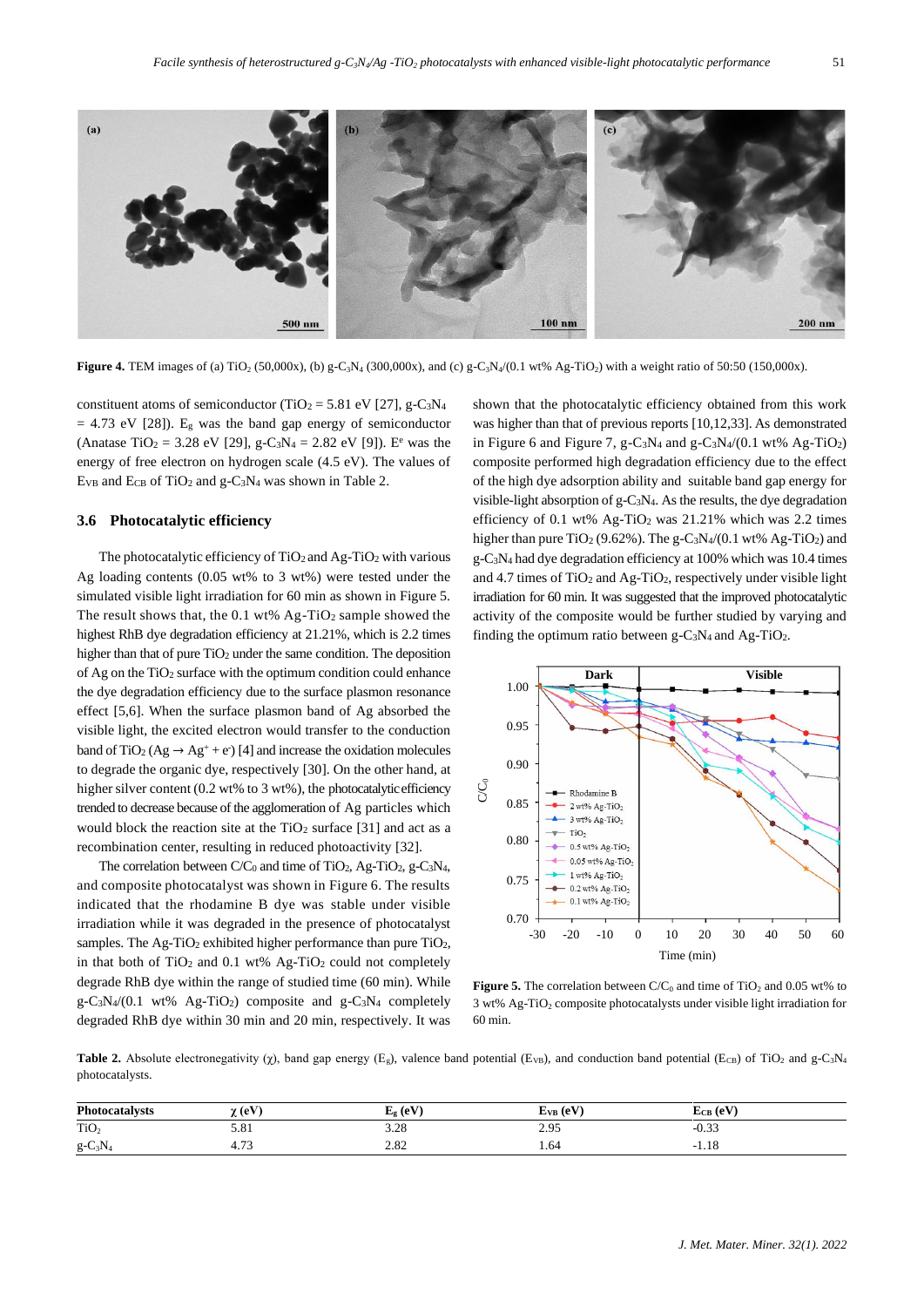**Figure 6.** The correlation between  $C/C_0$  and time of TiO<sub>2</sub>, 0.1 wt% Ag-TiO<sub>2</sub>,  $g - C_3N_4/(0.1 \text{ wt\% Ag-TiO}_2)$  with a weight ratio of 50:50, and  $g - C_3N_4$  under visible light irradiation for 60 min.

Time (min) -30 -20 -10 0 10 20 30 40 50 60

- Rhodamine B

**Dark Visible**

The photocatalytic mechanism of  $g - C_3N_4/Ag - TiO_2$  composite photocatalysts was proposed in Figure 8. The conduction band and valence band of  $g-C_3N_4$  was a higher potential than  $TiO_2$  therefore it was suitable for the formation of heterojunction with TiO2. When g-C3N<sup>4</sup> absorbed and excited under the visible-light irradiation, the photogenerated electron at the conduction band of  $g-C_3N_4$  (-1.18) would generally go down to the lower conduction band potential of TiO<sup>2</sup> (-0.33). As a result, the recombination of electron-hole pairs was decreased [10,12,34]. At the same time, the deposited Ag nanoparticles responded to visible light which could produce electrons by surface plasmon resonance effect and also served as electron conduction bridge to transfer the electron from g-C3N<sup>4</sup> to the conduction band of TiO<sub>2</sub> [33]. These photogenerated electrons (e<sup>-</sup>(CB)) could be trapped by O<sup>2</sup> in an aqueous solution to produce free radical, e.g., superoxide (O<sup>2</sup> −∙ ), hydroperoxyl radical (HOO<sup>∙</sup> ), and OH<sup>∙</sup> radical. Then, OH<sup>∙</sup> radical reacted with dye to become  $CO<sub>2</sub>$  and  $H<sub>2</sub>O$  [35] by the following equations:

Dry adsorption 100 Dry degradation 80 Efficiency (%) 60 40 20  $\Omega$  $TiO<sub>2</sub>$  Ag-TiO<sub>2</sub> g-C<sub>3</sub>N<sub>4</sub>/Ag-TiO<sub>2</sub> g-C<sub>3</sub>N<sub>4</sub>

Figure 7. The comparison of dye adsorption efficiency (%) after keeping in dark for 30 min and dye degradation efficiency (%) under visible light irradiation for 60 min of TiO<sub>2</sub>, 0.1 wt% Ag-TiO<sub>2</sub>, g-C<sub>3</sub>N<sub>4</sub>/(0.1 wt% Ag-TiO<sub>2</sub>) and g-C3N<sup>4</sup> photocatalysts.

$$
O_2 + e^-(CB) \to O_2^-(ads) \tag{7}
$$

$$
O_2^-(ads) + H^+ \leftrightarrow HOO\ (ads)
$$
 (8)

$$
2HOO (ads) \rightarrow H_2O_2 (ads) + O_2
$$
 (9)

$$
H_2O_2(ads) \to 2OH\,(ads)
$$
\n(10)

$$
Dye + OH \rightarrow CO_2 + H_2O \tag{11}
$$

The photogenerated hole  $(h<sup>+</sup>(VB))$  at the valence band of g-C3N<sup>4</sup> directly reacted with dye by themselves [12,36] to generate the oxidation products as shown in the equation:

$$
Dye + h^+(VB) \to oxidation\ products \tag{12}
$$



0.4

0.2

0

1.0

0.8

0.6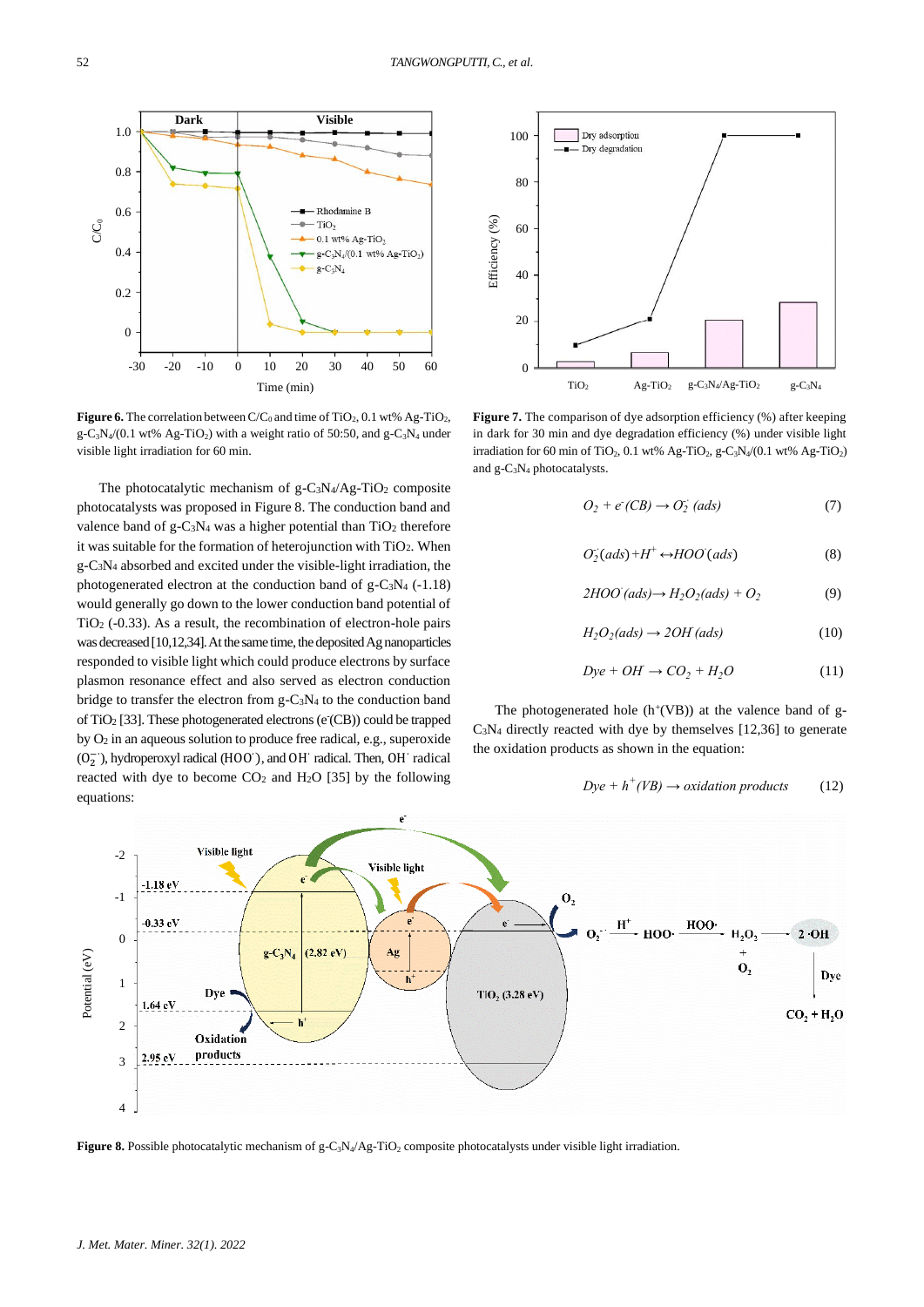## **4. Conclusions**

In this study, the enhanced photocatalytic activity under visible light of Ag-TiO2 photocatalysts was performed. The highest photocatalytic activity for degradation of RhB dye of Ag-TiO<sup>2</sup> photocatalyst was obtained from sample loading with 0.1 wt% Ag. The photodegradation efficiency under visible light irradiation of the composite composed of g-C<sub>3</sub>N<sub>4</sub> and 0.1 wt% Ag-TiO<sub>2</sub> at a weight ratio of 50:50 was 10.4 times and 4.7 times higher than the pristine TiO<sup>2</sup> and 0.1 wt% Ag-TiO2, respectively. The high photocatalytic performance of the composite under visible light was caused by the following aspects: (1) visible light absorption of narrow band gap from g-C3N4, and through surface plasmon resonance effect from Ag (2) high dye adsorption ability of  $g - C_3N_4$  (3) retarding of recombination of photogenerated carriers by electron conduction bridge of Ag and heterojunction structure. In summary, this study may offer the facile method for preparing  $Ag-TiO<sub>2</sub>$  and  $g-C<sub>3</sub>N<sub>4</sub>/Ag-TiO<sub>2</sub>$  composite photocatalysts to remediate the organic pollutant in wastewater under visible-light excitation.

## **Acknowledgements**

The authors acknowledge financial support by the GAICCE Research Grant from ASEAN University Network/Southeast Asia Engineering Education Development Network (AUN/SEED-net), and the Scholarship from the Graduate School, Chulalongkorn University to commemorate the 72nd anniversary of his Majesty King Bhumibol Adulyadej is gratefully acknowledged. In addition, we are also thankful to Metallurgy and Materials Science Research Institute (MMRI) Chulalongkorn University for the research facility and equipment.

# **References**

- [1] M. Pelaez, N. T. Nolan, S. C. Pillai, M. K. Seery, P. Falaras, A. G. Kontos, P. S. M. Dunlop, J. W. J. Hamilton, J. A. Byrne, K. O'Shea, M. H. Entezari, and D. D. Dionysiou, "A review on the visible light active titanium dioxide photocatalysts for environmental applications," *Applied Catalysis B: Environmental,* vol. 125, pp. 331-349, 2012.
- [2] C. Su, C. M. Tseng, L. F. Chen, B. H. You, B. C. Hsu, and S. S. Chen, "Sol–hydrothermal preparation and photocatalysis of titanium dioxide," *Thin Solid Films,* vol. 498, no. 1-2, pp. 259- 265, 2006.
- [3] J. Wen, J. Xie, X. Chen, and X. Li, "A review on g-C<sub>3</sub>N<sub>4</sub>-based photocatalysts," *Applied Surface Science,*vol. 391, pp. 72-123, 2017.
- [4] C. Gunawan, W. Y. Teoh, C. P. Marquis, J. Lifia, and R. Amal, "Reversible Antimicrobial Photoswitching in Nanosilver," *Small,* vol. 5, no. 3, pp. 341-344, 2009.
- [5] D. Chen, Q. Chen, L. Ge, L. Yin, B. Fan, H. Wang, H. Lu, H. Xu, R. Zhang, and G. Shao, "Synthesis and Ag-loading-densitydependent photocatalytic activity of Ag@TiO<sup>2</sup> hybrid nanocrystals," *Applied Surface Science,* vol. 284, pp. 921-929, 2013.
- [6] K. H. Leong, B. L. Gan, S. Ibrahim, and P. Saravanan, "Synthesis of surface plasmon resonance (SPR) triggered  $Ag/TiO<sub>2</sub>$  photocatalyst for degradation of endocrine disturbing compounds," *Applied Surface Science,* vol. 319, pp. 128-135, 2014.
- [7] M. Stucchi, C. L. Bianchi, C. Argirusis, V. Pifferi, B. Neppolian, G. Cerrato, and D. C. Boffito, "Ultrasound assisted synthesis of Ag-decorated TiO<sup>2</sup> active in visible light," *Ultrason Sonochem,* vol. 40, no. Pt A, pp. 282-288, 2018.
- [8] R. Fagan, D. E. McCormack, S. J. Hinder, and S. C. Pillai, "Photocatalytic properties of g-C3N4-TiO<sup>2</sup> heterojunctions under UV and visible light conditions," *Materials (Basel),* vol. 9, no. 4, 2016.
- [9] T. Narkbuakaew, and P. Sujaridworakun, "Synthesis of Tri-S-Triazine Based g-C3N<sup>4</sup> Photocatalyst for Cationic Rhodamine B Degradation under Visible Light," *Topics in Catalysis,* vol. 63, no. 11, pp. 1086-1096, 2020.
- [10] G. Sui, J. Li, L. Du, Y. Zhuang, Y. Zhang, Y. Zou, and B. Li, "Preparation and characterization of g-C<sub>3</sub>N<sub>4</sub>/Ag–TiO<sub>2</sub> ternary hollowsphere nanoheterojunction catalyst with high visible light photocatalytic performance," *Journal of Alloys and Compounds,* vol. 823, p. 153851, 2020.
- [11] Y. Xing, X. Wang, S. Hao, X. Zhang, X. Wang, W. Ma, G. Zhao, and X. Xu, "Recent advances in the improvement of g-C3N<sup>4</sup> based photocatalytic materials," *Chinese Chemical Letters,* vol. 32, no. 1, pp. 13-20, 2021.
- [12] M. Zang, L. Shi, L. Liang, D. Li, and J. Sun, "Heterostructured g-C3N4/Ag–TiO<sup>2</sup> composites with efficient photocatalytic performance under visible-light irradiation," *RSC Advances,* vol. 5, no. 69, pp. 56136-56144, 2015.
- [13] J. Zhang, Y. Hu, X. Jiang, S. Chen, S. Meng, and X. Fu, "Design of a direct Z-scheme photocatalyst: preparation and characterization of Bi2O3/g-C3N<sup>4</sup> with high visible light activity," *J Hazard Mater,* vol. 280, pp. 713-22, 2014.
- [14] Z. Sun, H. Wang, Z. Wu, and L. Wang, "g-C<sub>3</sub>N<sub>4</sub> based composite photocatalysts for photocatalytic CO<sup>2</sup> reduction," *Catalysis Today,* vol. 300, pp. 160-172, 2018.
- [15] D. O. Adekoya, M. Tahir, and N. A. S. Amin, "g-C<sub>3</sub>N<sub>4</sub>/(Cu/TiO<sub>2</sub>) nanocomposite for enhanced photoreduction of CO<sup>2</sup> to CH3OH and HCOOH under UV/visible light," *Journal of CO<sup>2</sup> Utilization,* vol. 18, pp. 261-274, 2017.
- [16] S. Singh, A. Modak, and K. K. Pant, "CO<sub>2</sub> Reduction to Methanol Using a Conjugated Organic–Inorganic Hybrid  $TiO<sub>2</sub>-C<sub>3</sub>N<sub>4</sub>$ Nano-assembly," *Transactions of the Indian National Academy of Engineering,* vol. 6, no. 2, pp. 395-404, 2021.
- [17] J. Wang, J. Huang, H. Xie, and A. Qu, "Synthesis of g-C3N4/ TiO<sup>2</sup> with enhanced photocatalytic activity for H<sup>2</sup> evolution by a simple method," *International Journal of Hydrogen Energy,* vol. 39, no. 12, pp. 6354-6363, 2014.
- [18] G. Zhao, and X. Xu, "Cocatalysts from types, preparation to applications in the field of photocatalysis," *Nanoscale,* vol. 13, no. 24, pp. 10649-10667, 2021.
- [19] Z. Zou, J. Ye, K. Sayama, and H. Arakawa, "Direct splitting of water under visible light irradiation with an oxide semiconductor photocatalyst," *Nature,* vol. 414, no. 6864, pp. 625-7, 2001.
- [20] T. Narkbuakaew, and P. Sujaridworakul, "Enhancement of Photocatalytic Performance of Anatase by Silver Deposition through Chemical Reduction Process at Room Temperature," *Materials Science Forum,* vol. 998, pp. 71-77, 2020.
- [21] Y. Liu, S. Wu, J. Liu, S. Xie, and Y. Liu, "Synthesis of g-C3N4/ TiO<sup>2</sup> nanostructures for enhanced photocatalytic reduction of U(vi) in water," *RSC Advances,*vol. 11, no. 8, pp. 4810-4817, 2021.